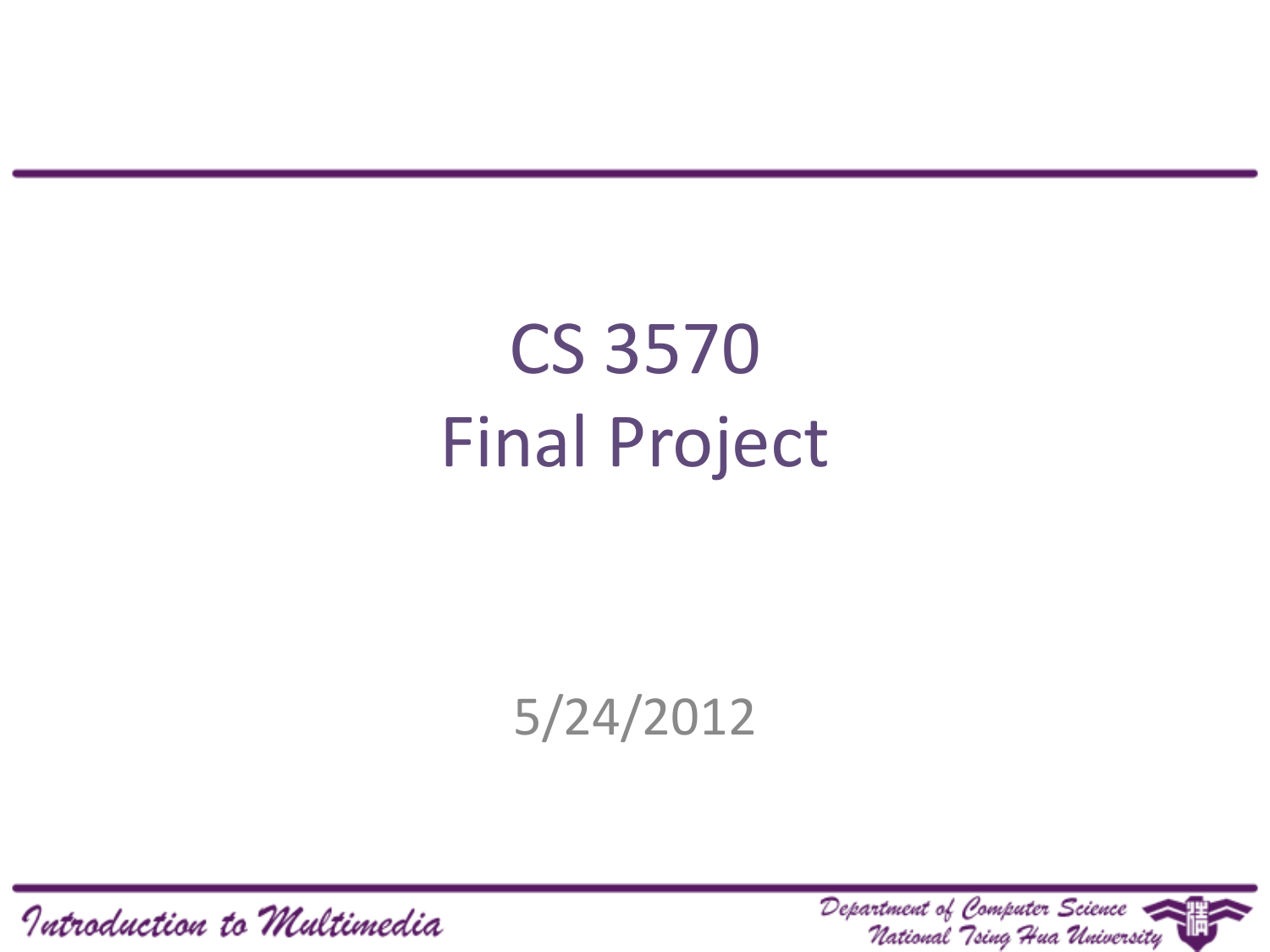#### General Guideline

- 1-3 students form a group
- Select a topic for the final project.
- The final project consists of three stages
	- Project proposal
	- Project presentation in class
	- Project demo/report

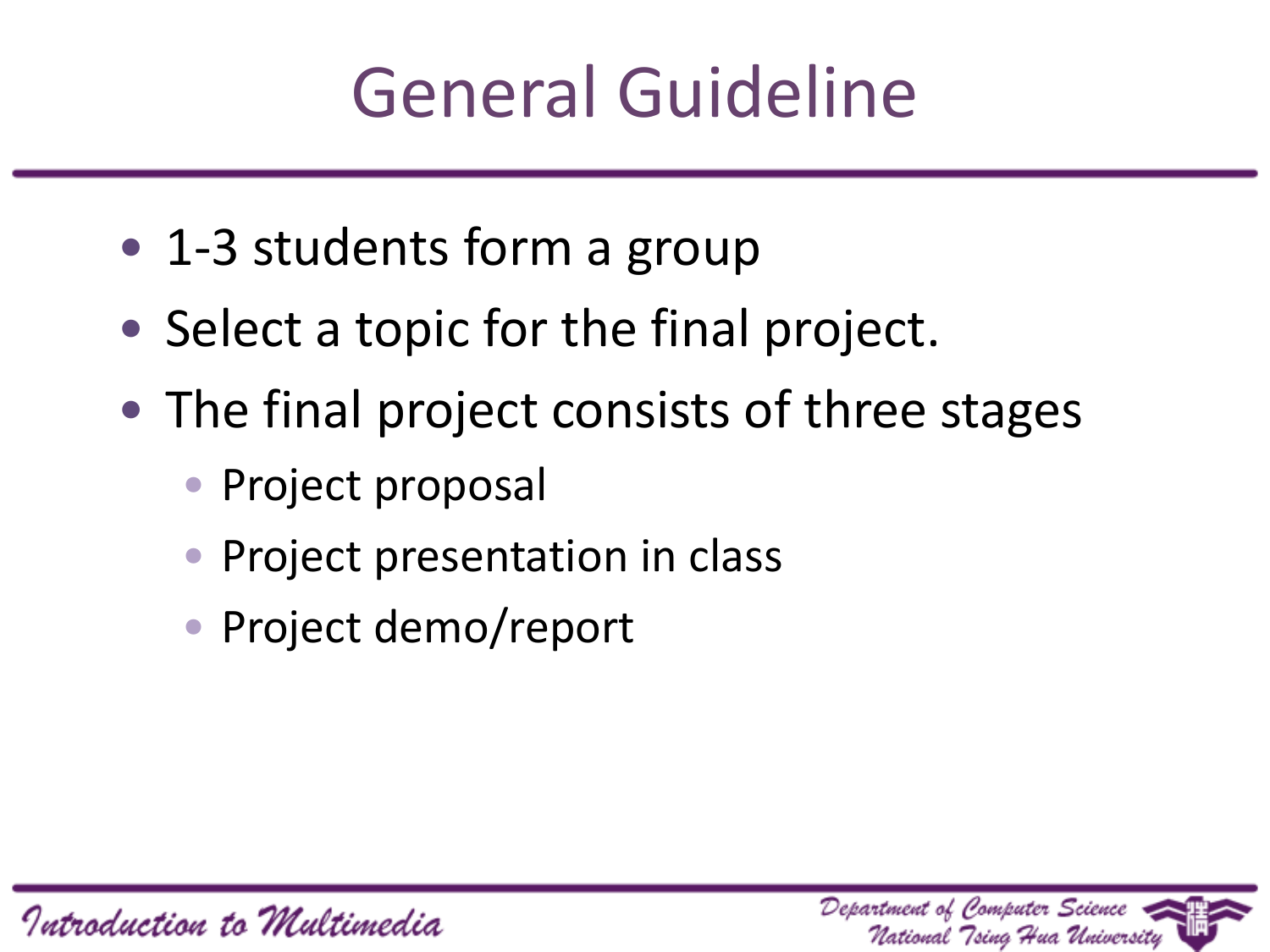# Suggested Topics

- Image inpainting
- Image retargeting
- Image editing
- Non-local means image denoising
- Bilaterial image filtering
- Convolution reverb
- Speaker recognition
- Face recognition
- Audio retrieval
- Image retrieval
- background subtraction and substibution
- Video stabilization
- Surveillance video compression
- Video summarization

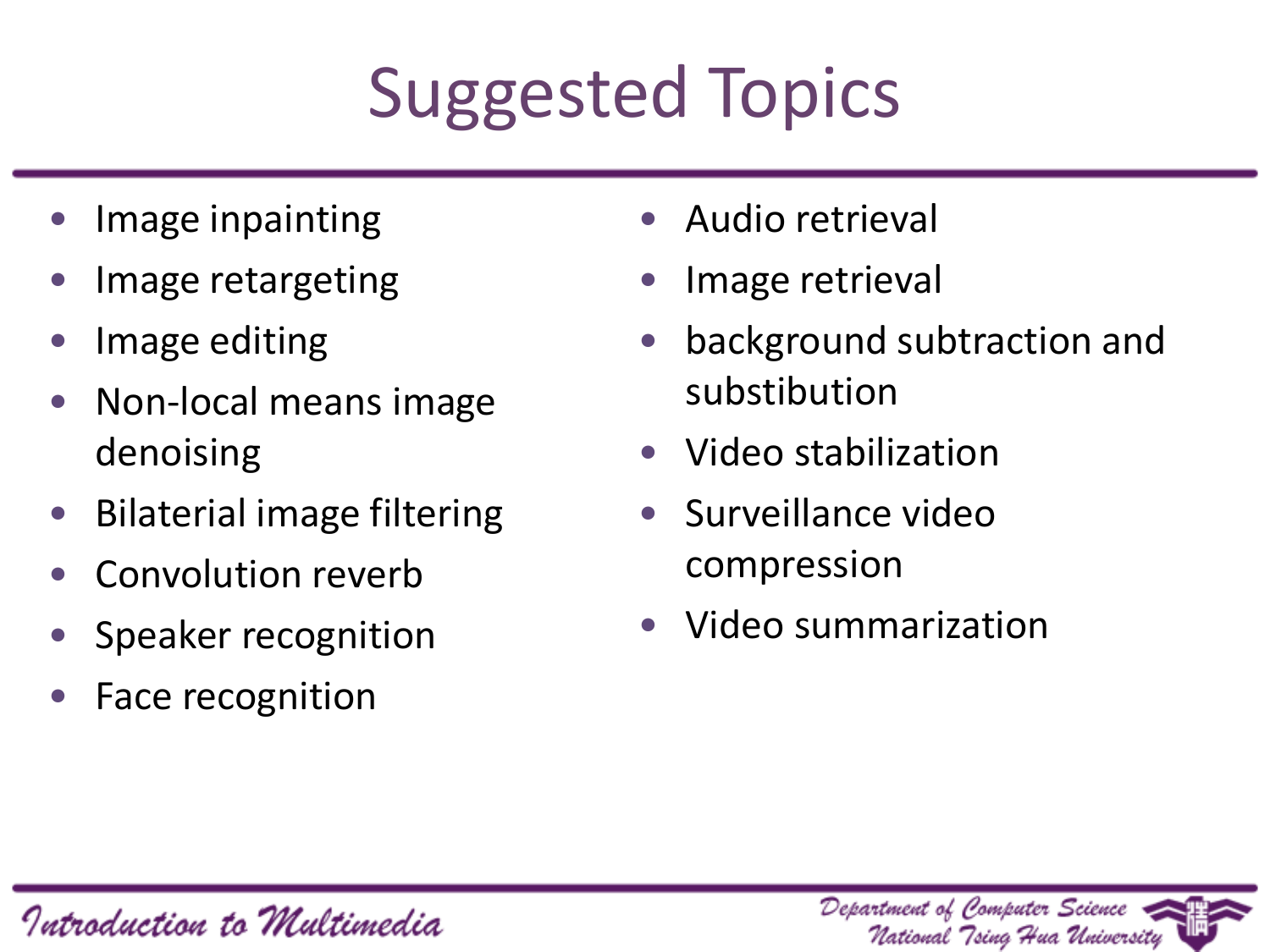# Image inpainting

- *Inpainting* is the process of reconstructing lost or deteriorated parts of images
- Ref: **<http://ppt.cc/6hpy> Image Inpainting**



Introduction to Multimedia

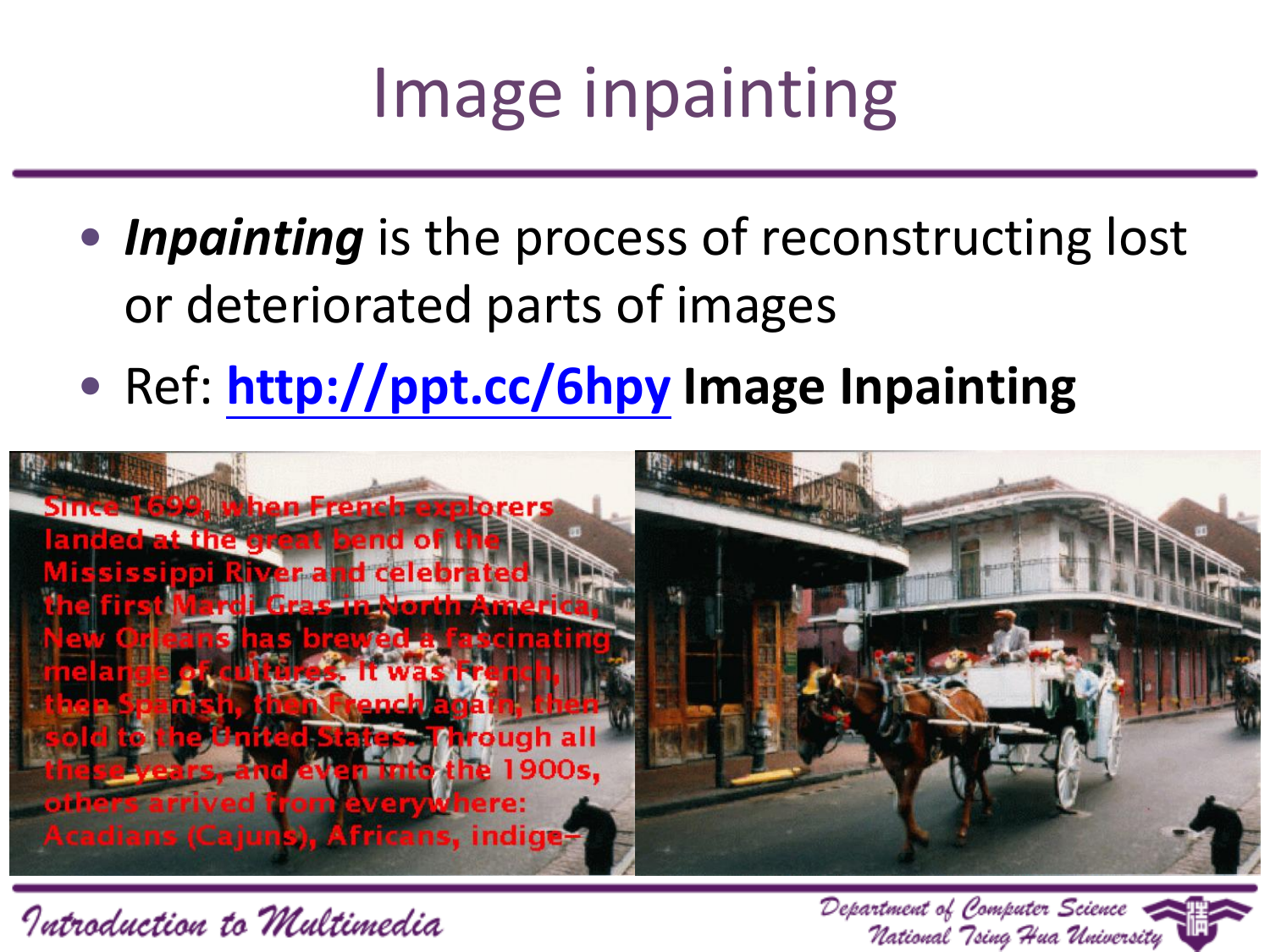#### Image retargeting

- Resize images to different aspect ratios such that the actual photo's contents can be preserved as best as possible.
- The seam carving method is based on finding shortest paths.
- Seam Carving for Content-Aware Image Resizing, S. Avidan and A. Shamir, ACM SIGGRAPH, 2007 <http://ppt.cc/SOsM>



Introduction to Multimedia

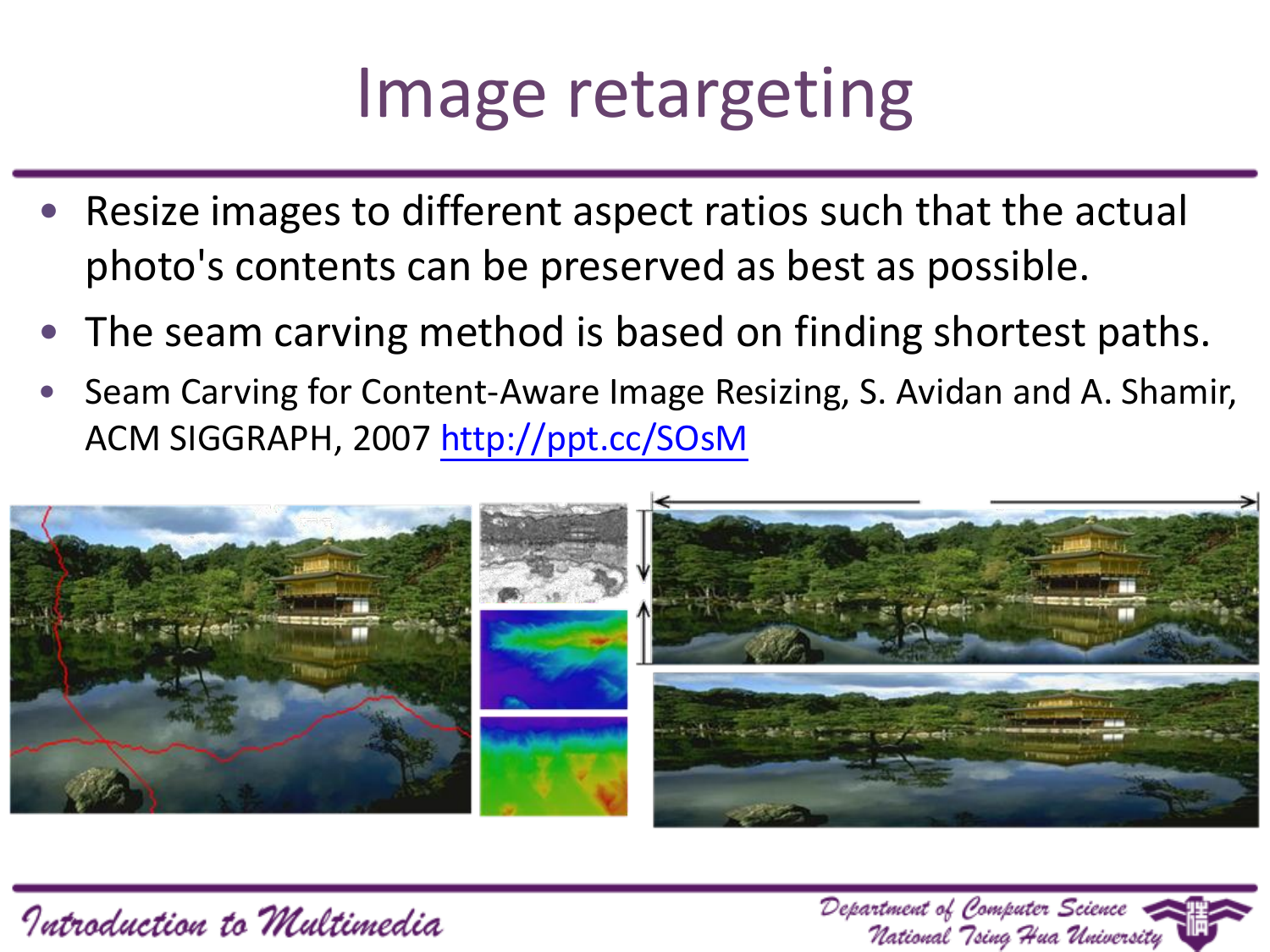#### Image editing

- Image editing encompasses the processes of altering images and composing objects from different images
- Poisson Image Editing, P Pérez et al, ACM SIGGRAPH 2003 [http://cs.engr.uky.edu/~jacobs/classes/2010\\_photo/readings/Poiss](http://cs.engr.uky.edu/~jacobs/classes/2010_photo/readings/PoissonImageEditing.pdf) [onImageEditing.pdf](http://cs.engr.uky.edu/~jacobs/classes/2010_photo/readings/PoissonImageEditing.pdf)



Introducti sources/destinations

seamless cloning

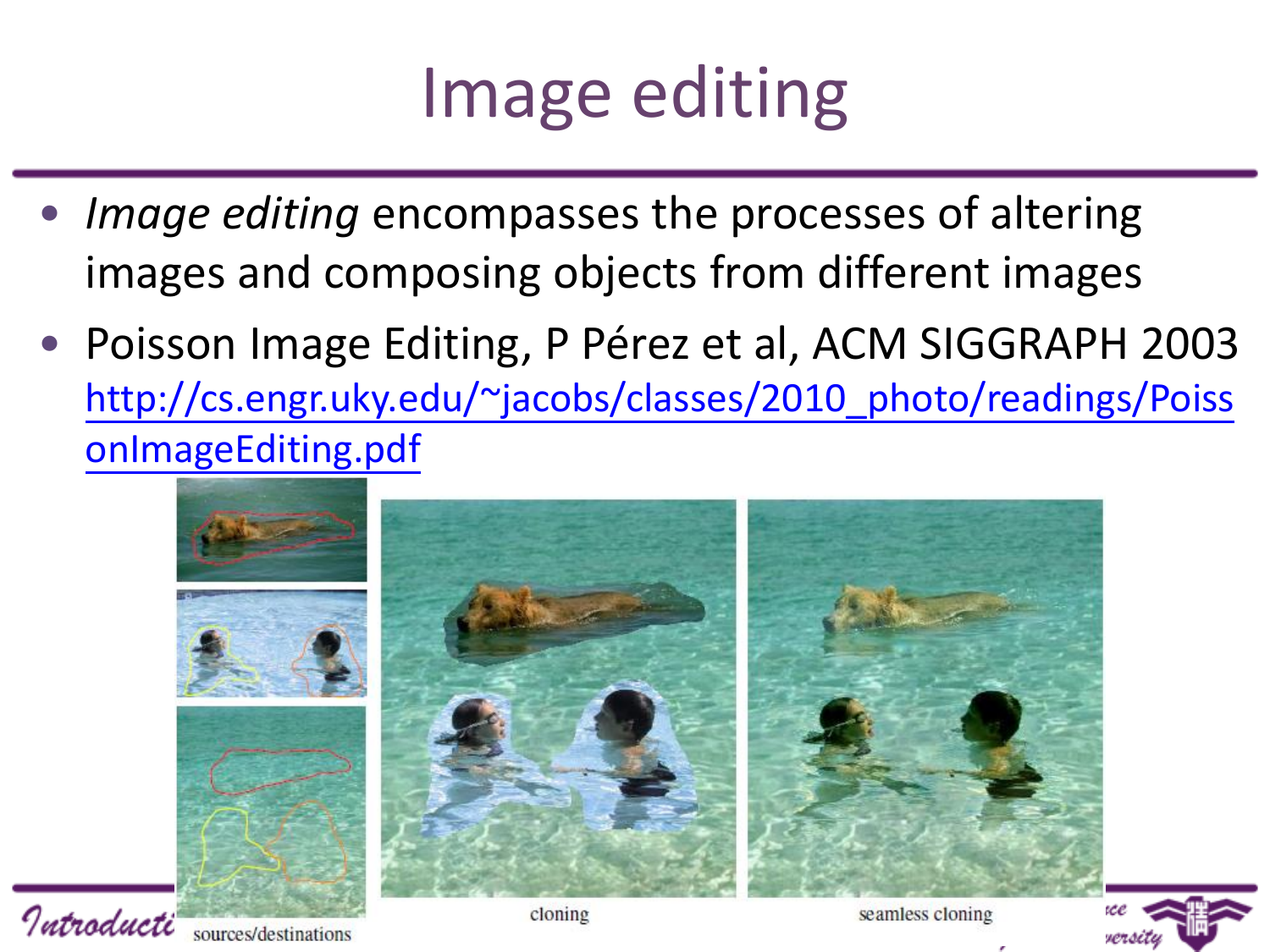# Non-local Means Image Denoising

- The goal of image denoising methods is to recover the original image from a noisy image for advanced image analysis
- A. Buades, B. Coll and J.M. Morel, "A non-local algorithm for image denoising",IEEE Int. Conf. on Computer Vision and Pattern Recognition, 2005.



Introduction to Multimedia

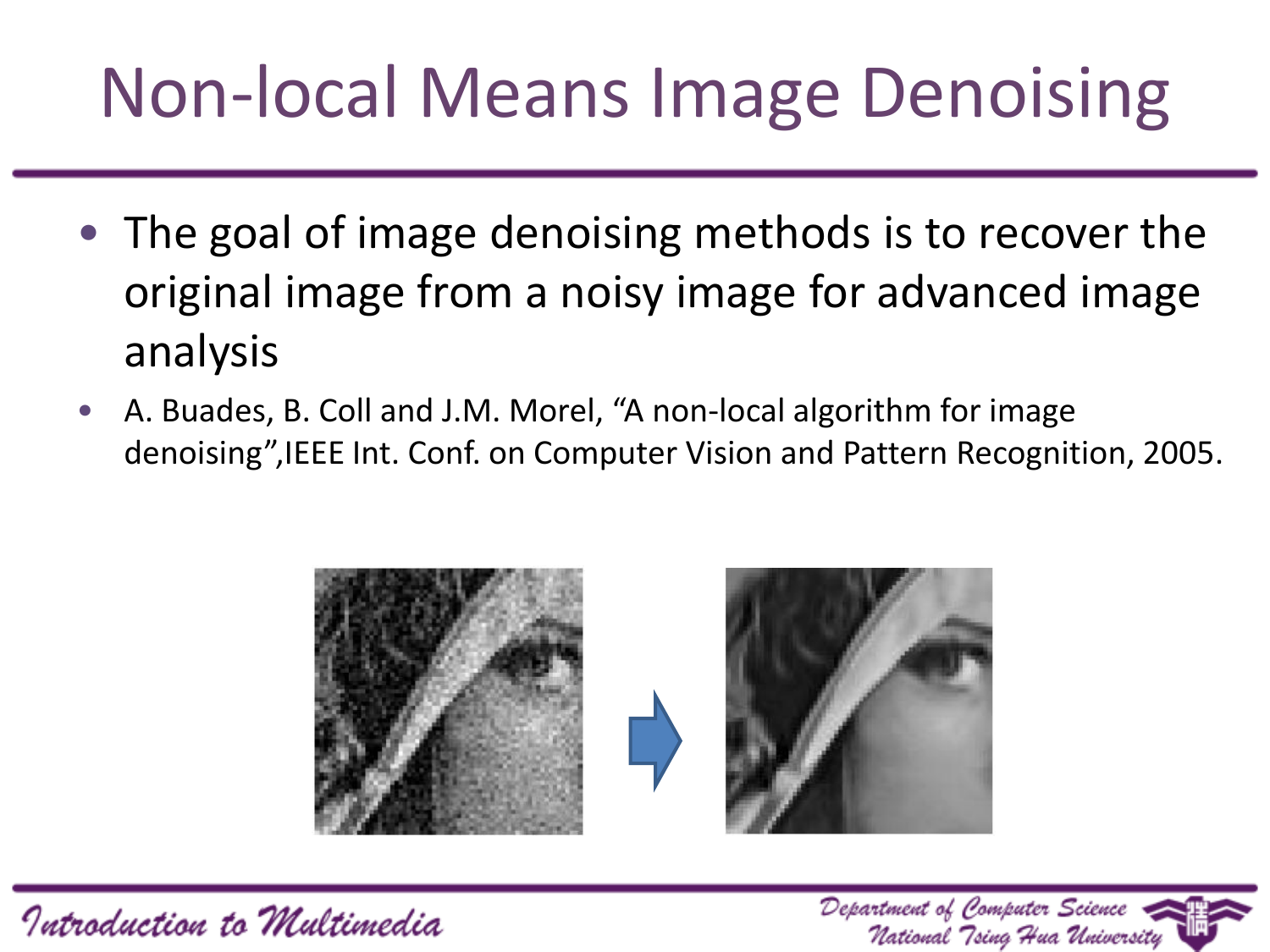#### Bilaterial Image Filtering



 $g(\mathbf{x}) = \frac{1}{k(\mathbf{x})} \sum h(\mathbf{x}, \xi) w(f(\xi) - f(\mathbf{x})) f(\xi)$  $(\mathbf{x}) \xrightarrow[\epsilon]{}$ 1 *k* **x**

From B. Weiss, Fast Median and Bilateral Filtering, SIGGRAPH'2006 C. Tomasi and R. Manduchi, "Bilateral filter for gray and color images", ICCV, 1998

Department of Computer Science

National Tsing Hua University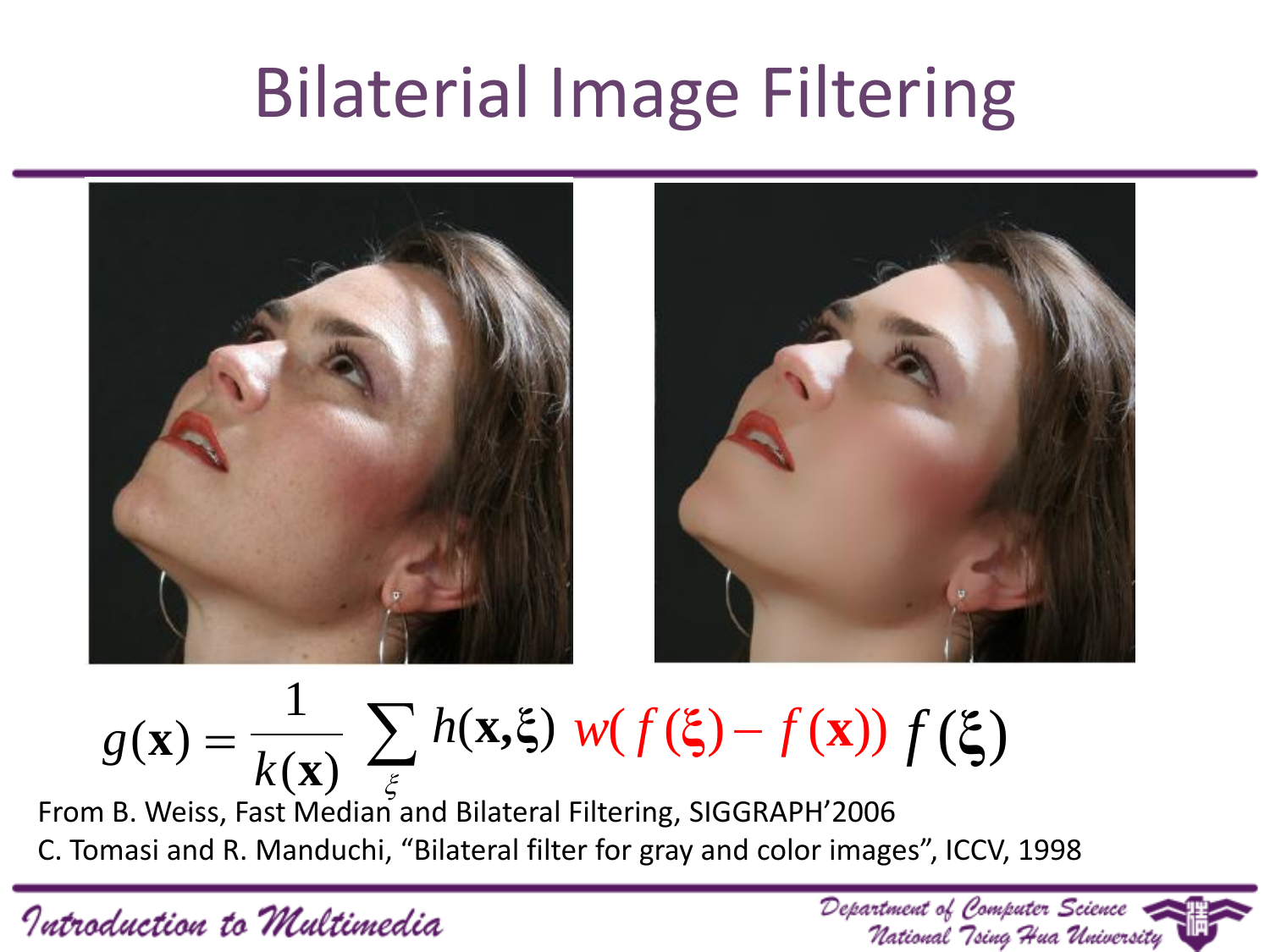# Echo Cancellation

- In audio signal processing, echo cancellation denotes the process of removing echo from a voice communication in order to improve voice quality on a telephone call.
- Two sources of echo have primary relevance in telephony: **acoustic echo** and **hybrid echo**.
- Echo cancellation involves first recognizing the originally transmitted signal that re-appears, with some delay, in the transmitted or received signal. Once the echo is recognized, it can be removed by 'subtracting' it from the transmitted or received signal.
- [http://dea.brunel.ac.uk/cmsp/Home\\_Saeed\\_Vaseghi/Chapter](http://dea.brunel.ac.uk/cmsp/Home_Saeed_Vaseghi/Chapter16-EchoCancellation.pdf) [16-EchoCancellation.pdf](http://dea.brunel.ac.uk/cmsp/Home_Saeed_Vaseghi/Chapter16-EchoCancellation.pdf)

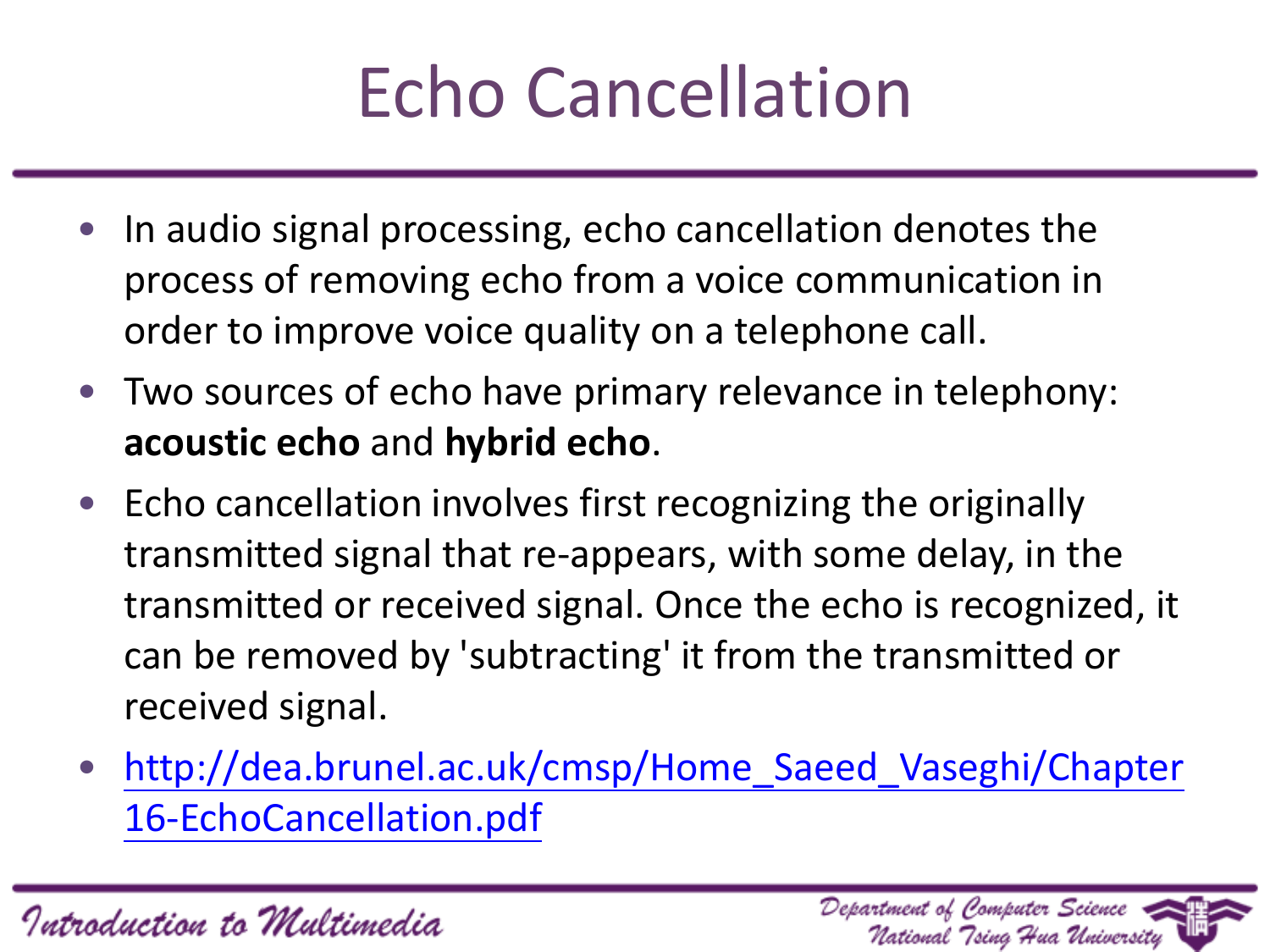# 6. Speaker Recognition

- Given a speech audio, we can recognize who makes this speech by the MFCC features extracted from the speech signal..
- This technique involves machine learning. We first determine the features of the signals, and use the training data to train Gaussian Mixture Models for speaker classification.
- GMM Based Speaker Recognition on Readily Available Databases, B R. Wildermoth & K. K. Paliwal, Nov. 2003.
- [https://maxwell.ict.griffith.edu.au/spl/publications/papers/merc03\\_brett.pdf](http://www.ll.mit.edu/mission/communications/ist/publications/000101_Reynolds.pdf)
- Speaker Verification Using Adapted Gaussian Mixture Models, D. A. Reynolds, Digital Signal Processing 10, 19–41 (2000).
- [http://www.ll.mit.edu/mission/communications/ist/publications/000101\\_Reynolds.pdf](http://www.ll.mit.edu/mission/communications/ist/publications/000101_Reynolds.pdf)
- Campbell J. P., "Speaker recognition: a tutorial,"*Proc. IEEE, vol. 85, no.*9, pp. 1437-1462, 1997.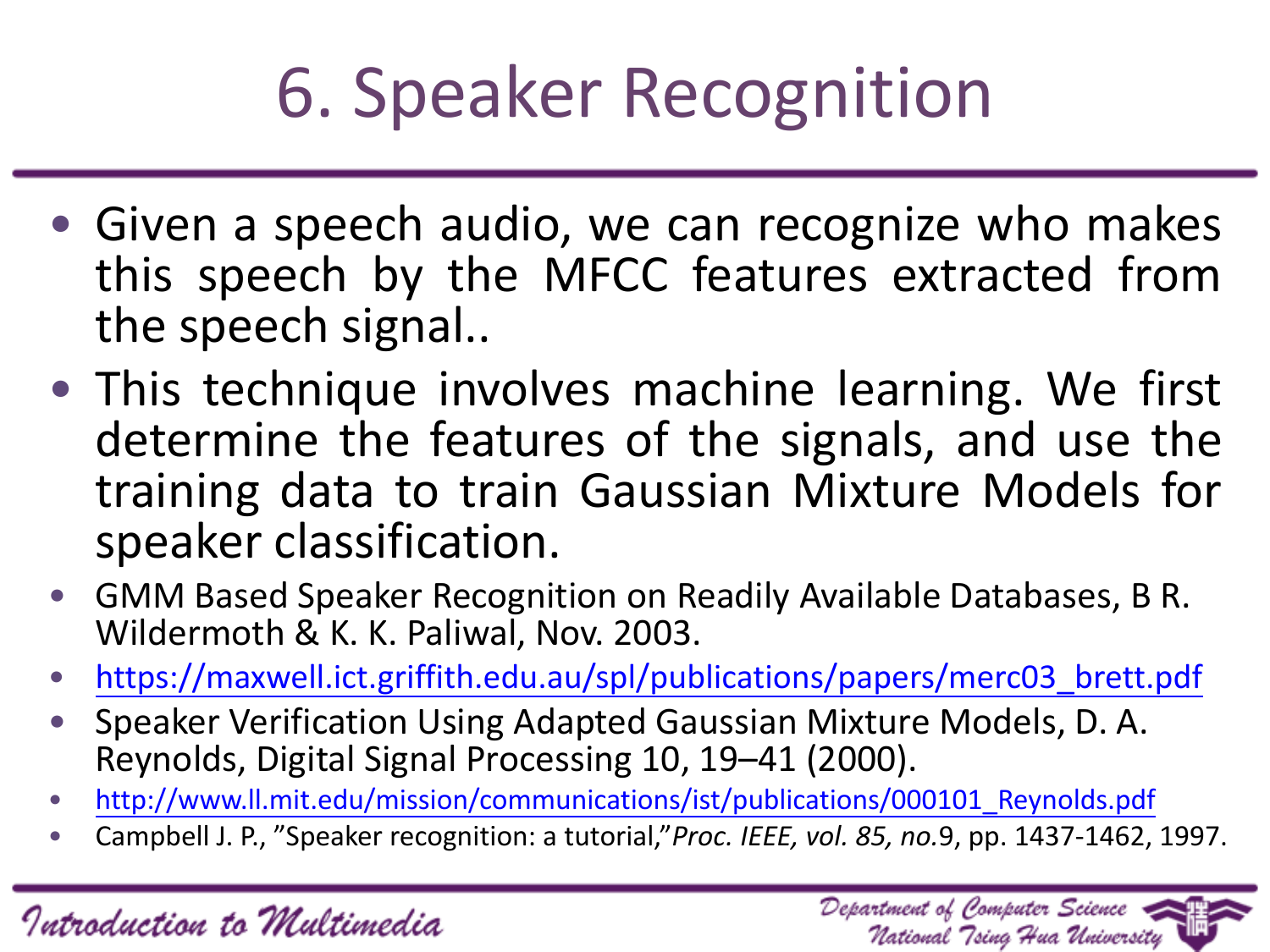# Face Recognition

- Recognition human faces from a database of face images.
- Eigenface (PCA) based recognition is a traditional method.
	- 1. The system collects a database of face images.
	- 2. It generates a set of eigenfaces by performing principal component analysis (PCA) on the face images. Approximately 100 eigenvectors are enough to code a large database of faces.
	- 3. The system then represents each face image as a linear combination of the eigenfaces.
	- 4. Given a test image, the system approximates it as a combination of eigenfaces. A distance measure indicates the similarity between two images.

 $\Omega_{\text{U}}$  $|| \Delta ||$  $S(p,q)$ Department of Computer Science National Tsing Hua University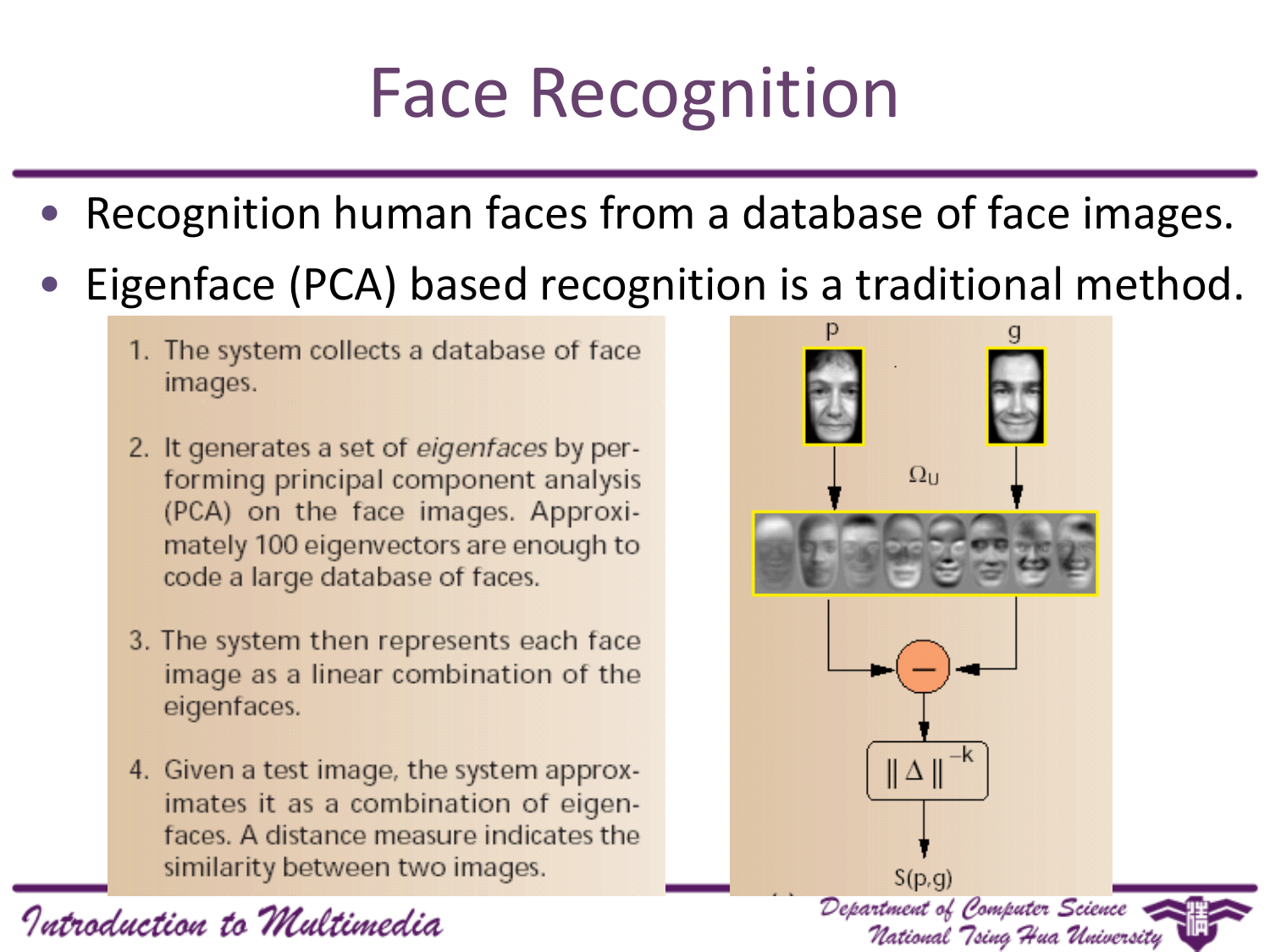

- An **audio retrieval** system is a computer system for searching and retrieving audios of similar contents from a large database.
- Compute representative features for audio (music) signals.
- Audio features: MFCC, FFT-based, LPC, etc.
- Music and Audio Retrieval Tools (MaART) is a set of software components used to investigate and implement retrieval and searching of music and audio.
- References:
	- *Audio Retrieval* by Rhythmic Similarity, by J. Foote et al., International Conference on Music Information Retrieval, 2002.
	- *www.fxpal.com/publications/FXPAL-PR-02-172.pdf*
	- MaART: <http://maart.sourceforge.net/>

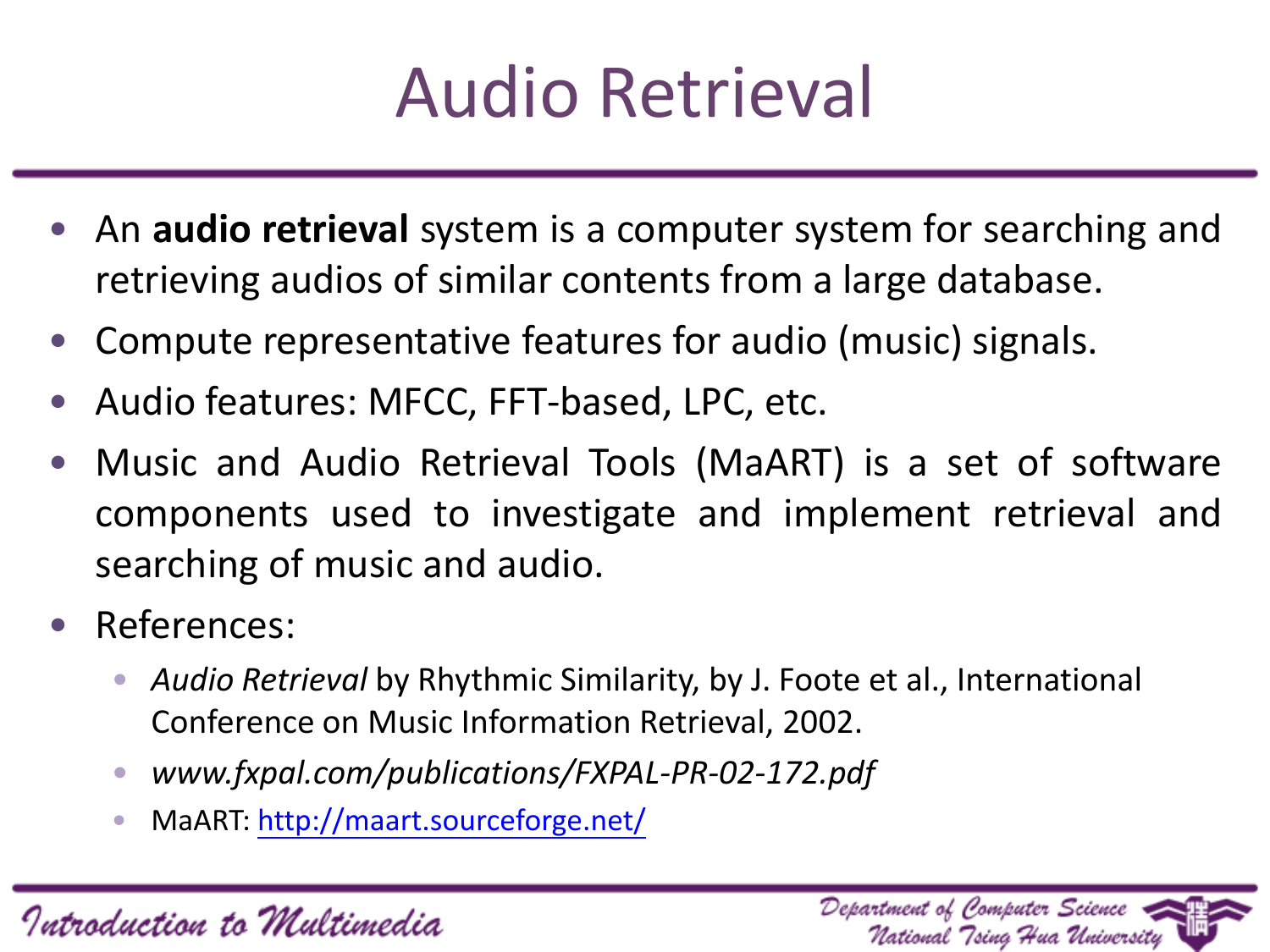

- An **image retrieval** system is a computer system for searching and retrieving images of similar contents from a large image database.
- Compute representative features for images, such as color distribution, texture features, bag-of-words features, etc.
- User relevance feedback.
- A suitable database for image retrieval should be found.
- References[:](http://www.cs.cmu.edu/afs/cs/Web/People/shingo/paper/CIVR05.pdf)
	- <http://savvash.blogspot.com/2009/10/image-retrieval-systems.html>
	- [Content-Based](http://www.google.com.tw/url?sa=t&source=web&cd=6&ved=0CFYQFjAF&url=http://citeseer.ist.psu.edu/viewdoc/download;jsessionid=B02AFF8EF1985A47B3ABE2DB2D251216?doi=10.1.1.104.8806&rep=rep1&type=pdf&ei=52bkTZHEAY20vgPUkYX3Bg&usg=AFQjCNH6H2uoqBQ0IZGvENTQkL9kno0J0A) *[Image](http://www.google.com.tw/url?sa=t&source=web&cd=6&ved=0CFYQFjAF&url=http://citeseer.ist.psu.edu/viewdoc/download;jsessionid=B02AFF8EF1985A47B3ABE2DB2D251216?doi=10.1.1.104.8806&rep=rep1&type=pdf&ei=52bkTZHEAY20vgPUkYX3Bg&usg=AFQjCNH6H2uoqBQ0IZGvENTQkL9kno0J0A) [Retrieval](http://www.google.com.tw/url?sa=t&source=web&cd=6&ved=0CFYQFjAF&url=http://citeseer.ist.psu.edu/viewdoc/download;jsessionid=B02AFF8EF1985A47B3ABE2DB2D251216?doi=10.1.1.104.8806&rep=rep1&type=pdf&ei=52bkTZHEAY20vgPUkYX3Bg&usg=AFQjCNH6H2uoqBQ0IZGvENTQkL9kno0J0A) [Systems](http://www.google.com.tw/url?sa=t&source=web&cd=6&ved=0CFYQFjAF&url=http://citeseer.ist.psu.edu/viewdoc/download;jsessionid=B02AFF8EF1985A47B3ABE2DB2D251216?doi=10.1.1.104.8806&rep=rep1&type=pdf&ei=52bkTZHEAY20vgPUkYX3Bg&usg=AFQjCNH6H2uoqBQ0IZGvENTQkL9kno0J0A)*[:](http://www.google.com.tw/url?sa=t&source=web&cd=6&ved=0CFYQFjAF&url=http://citeseer.ist.psu.edu/viewdoc/download;jsessionid=B02AFF8EF1985A47B3ABE2DB2D251216?doi=10.1.1.104.8806&rep=rep1&type=pdf&ei=52bkTZHEAY20vgPUkYX3Bg&usg=AFQjCNH6H2uoqBQ0IZGvENTQkL9kno0J0A) [A](http://www.google.com.tw/url?sa=t&source=web&cd=6&ved=0CFYQFjAF&url=http://citeseer.ist.psu.edu/viewdoc/download;jsessionid=B02AFF8EF1985A47B3ABE2DB2D251216?doi=10.1.1.104.8806&rep=rep1&type=pdf&ei=52bkTZHEAY20vgPUkYX3Bg&usg=AFQjCNH6H2uoqBQ0IZGvENTQkL9kno0J0A) [Survey](http://www.google.com.tw/url?sa=t&source=web&cd=6&ved=0CFYQFjAF&url=http://citeseer.ist.psu.edu/viewdoc/download;jsessionid=B02AFF8EF1985A47B3ABE2DB2D251216?doi=10.1.1.104.8806&rep=rep1&type=pdf&ei=52bkTZHEAY20vgPUkYX3Bg&usg=AFQjCNH6H2uoqBQ0IZGvENTQkL9kno0J0A)
	- [http://www.mathworks.com/matlabcentral/fileexchange/22030](http://www.mathworks.com/matlabcentral/fileexchange/22030-image-retrieval-query-by-example-demo) [image-retrieval-query-by-example-demo](http://www.mathworks.com/matlabcentral/fileexchange/22030-image-retrieval-query-by-example-demo)

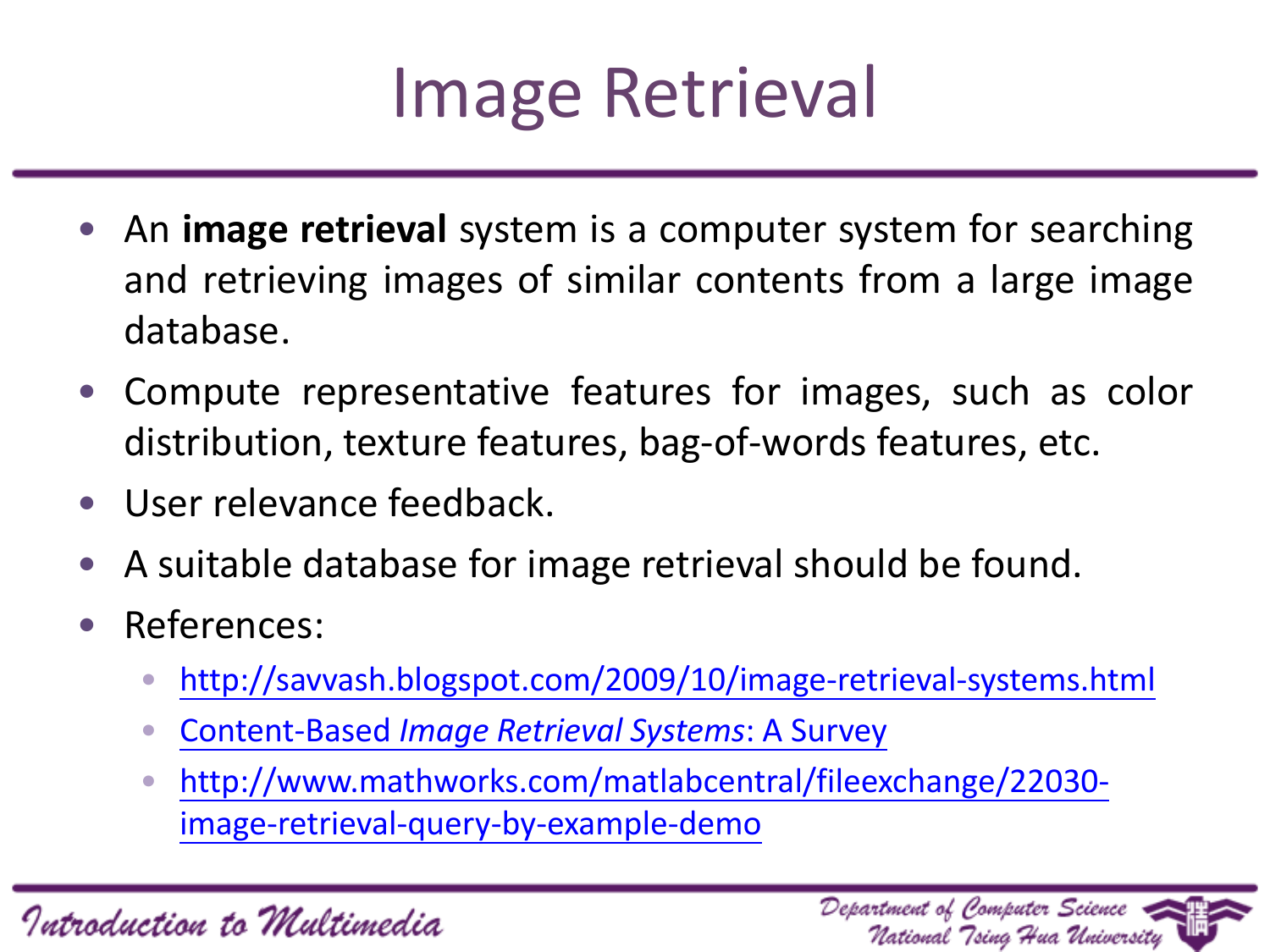#### Background Subtraction / Substitution

- Moving object detection in video sequences is one of the main tasks in many computer vision applications.
- Background subtraction is an common approach for this task. The idea is to compare the current image against the GMM background model
- C. Staufer, W.E.L. Grimson, "Adaptive background mixture models for realtime tracking," *CVPR*, Vol. 2, pp. 246-252, June 1999.

Background subtraction synthesis





Department of Computer Science

National "Tsing "Hua University

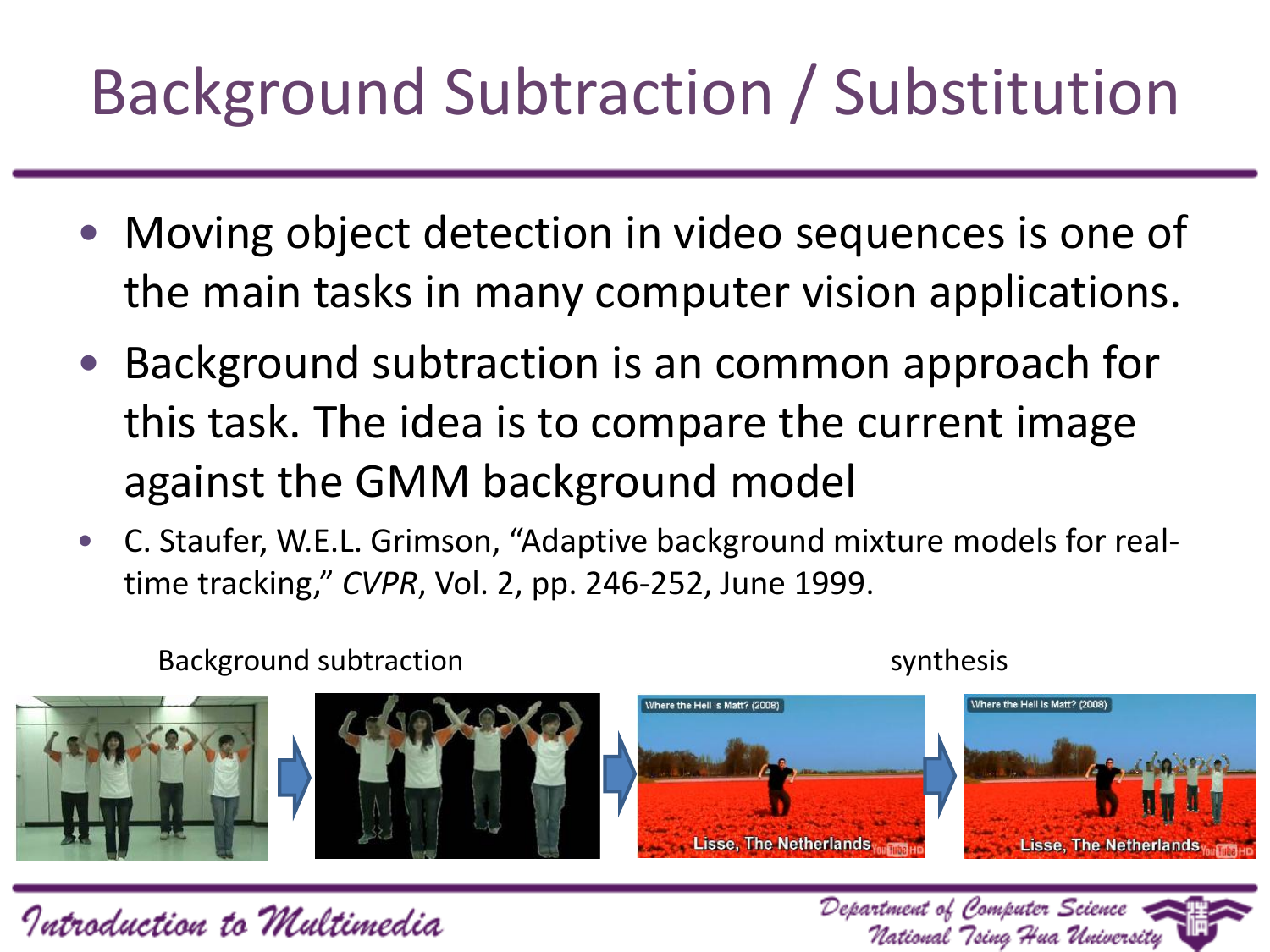# Video Stabilization

- Videos retrieved from video devices is affected by unwanted camera shakes and jitters, resulting in video quality loss.
- Video stabilization techniques are important to obtain high quality and stable video footages even in nonoptimal conditions

Y. Matsushita, E. Ofek, X. Tang and H. Shum "Full-frame video stabilization", IEEE Int. Conf. on Computer Vision and Pattern Recognition, 2005



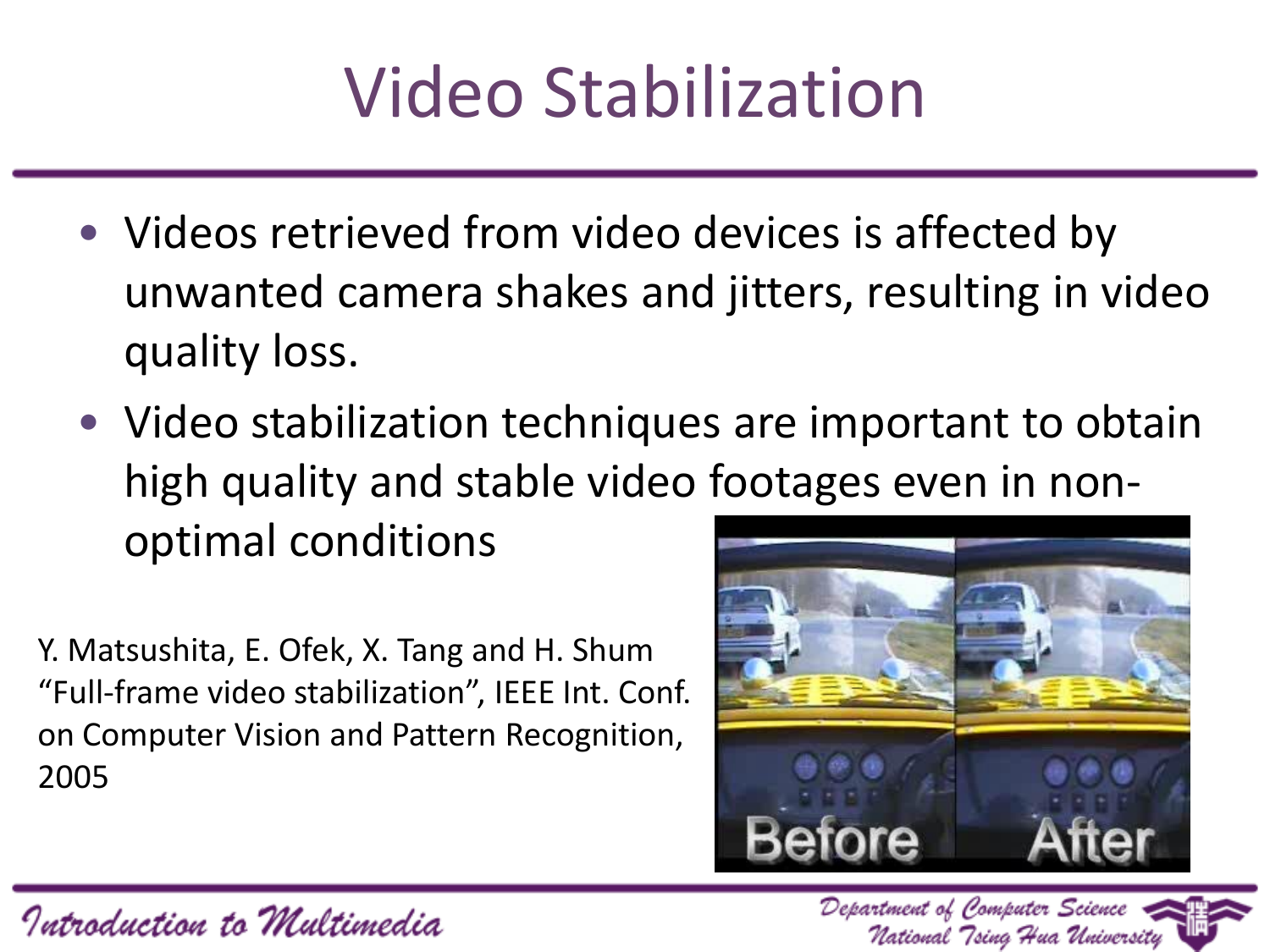# Surveillance Video Compression

- Video surveillance has been widely used in recent years to enhance public safety and privacy protection
- Surveillance video usually has constant background
- State-of-the-art video compression methods such as H.264/AVC often lead to high computational complexity
- The algorithm taught in class can be used to compress surveillance video and compare with other compression algorithms.

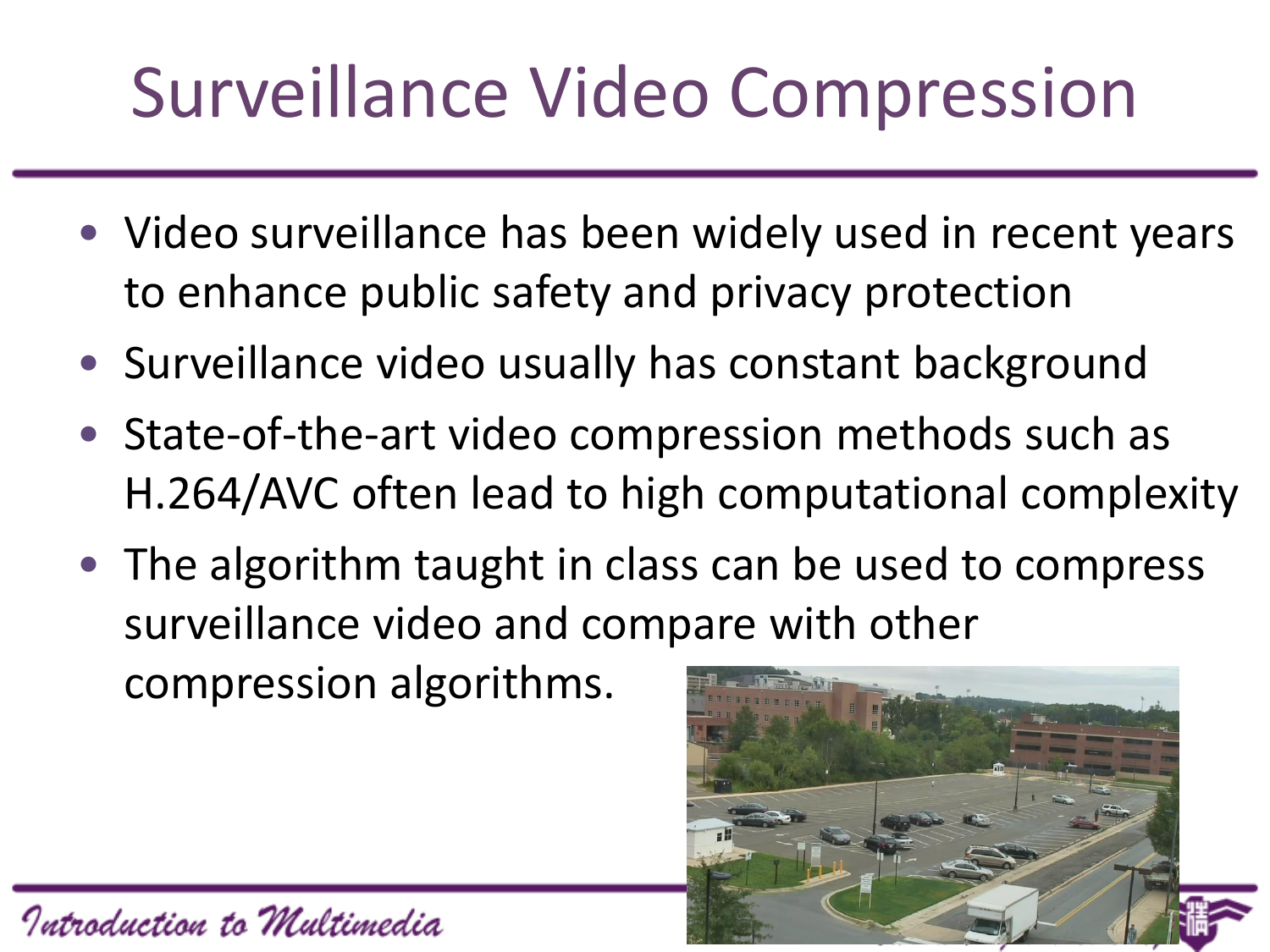# Video Summarization

- Video summarization methods attempt to abstract the main occurrences, scenes, or objects in a clip in order to provide an easily interpreted synopsis.
- Extract key frames from a video for summarization
- Shot boundary detection, i.e. temporal video segmentation
- Keyframe-based video summarization using Delaunay clustering, P. Mundur et al., International Journal on Digital Libraries, 2006.
- Temporal video segmentation: A survey, I. Koprinska and S. Carrato, Signal Processing: *Image Communication 16 (2001).*